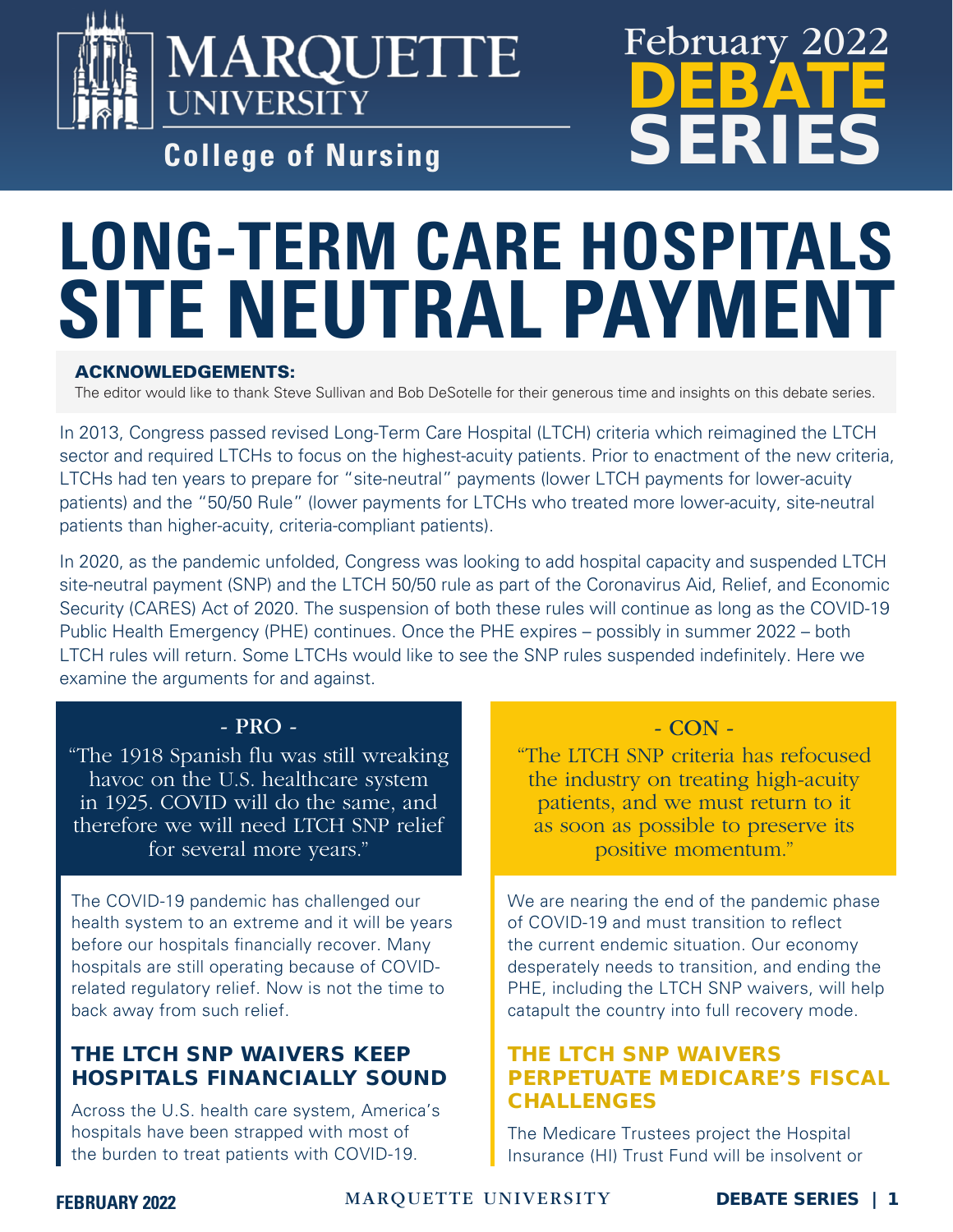Hospitals have admitted nearly 4.5 million COVID-19 patients since August 1, 2020.<sup>[P.1](#page-1-0)</sup> For a subset of these hospitalizations, the Medicare program has spent \$23.4 billion.<sup>[P.2](#page-1-1)</sup> Despite federal support during the pandemic, rural hospitals currently have a median of only 33 days cash on hand. $E<sup>3</sup>$ 

Even before the pandemic began, the LTCH industry was undergoing major financial changes. There were 436 LTCHs in operation in 2012 and by 2018, 78 of those LTCHs had closed.<sup>[P.4](#page-1-3)</sup> Between 2016 and 2017, Medicare payment per LTCH stay declined 6.8 percent and remained below 2015 levels in 2018 and 2019.<sup>[P.5](#page-1-4)</sup> Meanwhile, LTCH costs per stay increased 2.9 percent in 2018 and 4.4 percent in 2019. $E6$  The 2020 LTCH SNP waiver has been a financial lifeline and without it, many more LTCHs may no longer be financially viable.

### THE LTCH SNP WAIVERS SUPPORT CLINICALLY COMPLICATED **DISCHARGES**

When comparing 2020 expenditures to 2019, LTCHs were the only hospital type with increasing quarterly Medicare payment deficits.<sup>[P.7](#page-1-6)</sup> This phenomenon may be best explained by LTCHs specializing in the treatment of so-called "long-COVID" cases. LTCHs specialize in the same key clinical competencies needed by the long-COVID population, including high ratios of

<span id="page-1-4"></span>10: Long-Term Care Hospitals. Medicare Payment Advisory Commission. P.6 Ibid.

### PRO And the state of the contract of the contract of the contract of the contract of the contract of the contract of the contract of the contract of the contract of the contract of the contract of the contract of the contr

unable to cover expenses by  $2026$ .<sup> $c$ 1</sup> As such, scholars have recommended that the U.S. Congress emphasize considerable financial restraint when authorizing legislation that spends HI revenue.<sup>c.2</sup> As one of several COVIDrelated HI expenses, Congress' authorization of the LTCH SNP waivers (in addition to one waiver for inpatient rehabilitation facilities), is projected to cost \$4 billion over the 2020-2030 period. $C<sub>3</sub>$ 

In addition to generating increased spending, continuation of the LTCH SNP waivers threaten to undermine positive efficiencies that have been achieved for the past five years where average LTCH Medicare margins have decreased 4.8 percent.<sup>[C.4](#page-1-10)</sup> The Medicare Payment Advisory Commission (MedPAC) has rightfully questioned the necessity of sector-specific COVID regulatory relief policies (like the LTCH SNP waivers), when providers have received significant separate financial assistance from the CARES Act, including: 1) direct provider relief funds, 2) reimbursement for lost revenues and expenses, 3) accelerated and advanced Medicare payments, 3) employer payroll tax deferral, 4) paycheck protection program, and 5) elimination of the Medicare sequester.<sup>[C.5](#page-1-11)</sup> When considering these five, broad, hospital, financial relief programs, the LTCH SNP waivers are unnecessary and highly duplicative in nature.

### THE LTCH SNP WAIVERS REVERSE TARGETED CLINICAL APPROPRIATENESS

The three day ICU or prior ventilator use criteria established by the LTCH SNP policy has resulted in an LTCH population that is

<span id="page-1-11"></span><span id="page-1-10"></span>C.4 Report to Congress: Medicare Payment Policy. Chapter [10: Long-Term Care Hospitals.](https://www.medpac.gov/wp-content/uploads/2021/10/mar21_medpac_report_ch10_sec.pdf) *Medicare Payment Advisory Commission*. March 2021.  $C.5$  Ibid.

<span id="page-1-0"></span>P.1 [COVID-19 Snapshot.](https://www.aha.org/system/files/media/file/2022/02/Feb-17-COVID-19-Snapshot.pdf) *American Hospital Association*. February 17, 2022. Accessed on February 21, 2022.

<span id="page-1-1"></span>P.2 [Preliminary Medicare COVID-19 Data Snapshot](https://www.google.com/search?client=firefox-b-1-d&q=cms+covid+snapshot). *Centers for Medicare & Medicare Services*. January 26, 2022. Accessed on February 21, 2022.

<span id="page-1-2"></span>P.3 Crises Collide: The COVID-19 Pandemic and the Stability of the [Rural Health Safety Net.](https://www.chartis.com/resources/files/Crises-Collide-Rural-Health-Safety-Net-Report-Feb-2021.pdf) *The Chartis Group*. Accessed on February 16, 2022.

<span id="page-1-3"></span>P.4 Onyango R, Saavoss A, Koenig L. State of Long-Term Care [Hospital Sector: Access to Care for Medicare Beneficiaries](https://cdn.ymaws.com/nalth.site-ym.com/resource/resmgr/members/research/research_briefs_and_white_papers/white_paper_ltchaccess.pdf). *KNG Health Consulting*. June 14, 2019. Accessed on February 16, 2022. P.5 [Report to Congress: Medicare Payment Policy](https://www.medpac.gov/wp-content/uploads/2021/10/mar21_medpac_report_ch10_sec.pdf March 2021). Chapter

<span id="page-1-6"></span><span id="page-1-5"></span>P.7 The Impact of the COVID-19 Pandemic on Medicare Beneficiary [Use of Health Care Services and Payments to Providers: Early](https://aspe.hhs.gov/sites/default/files/private/pdf/264071/Medicare-FFS-Spending-Utilization.pdf)  [Data for the First 6 Months of 2020.](https://aspe.hhs.gov/sites/default/files/private/pdf/264071/Medicare-FFS-Spending-Utilization.pdf) Depart of Health and Human Services Assistant Secretary for Planning and Evaluation.

<span id="page-1-7"></span>C.1 [2021 Annual Report of the Boards of Trustees of the Federal](https://www.cms.gov/files/document/2021-medicare-trustees-report.pdf)  [Hospital Insurance and Federal Supplementary Medicare Insurance](https://www.cms.gov/files/document/2021-medicare-trustees-report.pdf)  [Trust Funds](https://www.cms.gov/files/document/2021-medicare-trustees-report.pdf). *Centers for Medicare & Medicaid Services*. August 31, 2021.

<span id="page-1-8"></span>c.2 Grabert, L. [Saving Medicare: Part A Pay-Go.](https://morningconsult.com/opinions/saving-medicare-part-a-paygo/) Morning Consult. March 5, 2021. Accessed on February 21, 2022.

<span id="page-1-9"></span>C.3 [Preliminary Estimate of the Effects of H.R. 748, the CARES Act](https://www.cbo.gov/system/files/2020-04/hr748.pdf). Congressional Budget Office. April 27, 2020.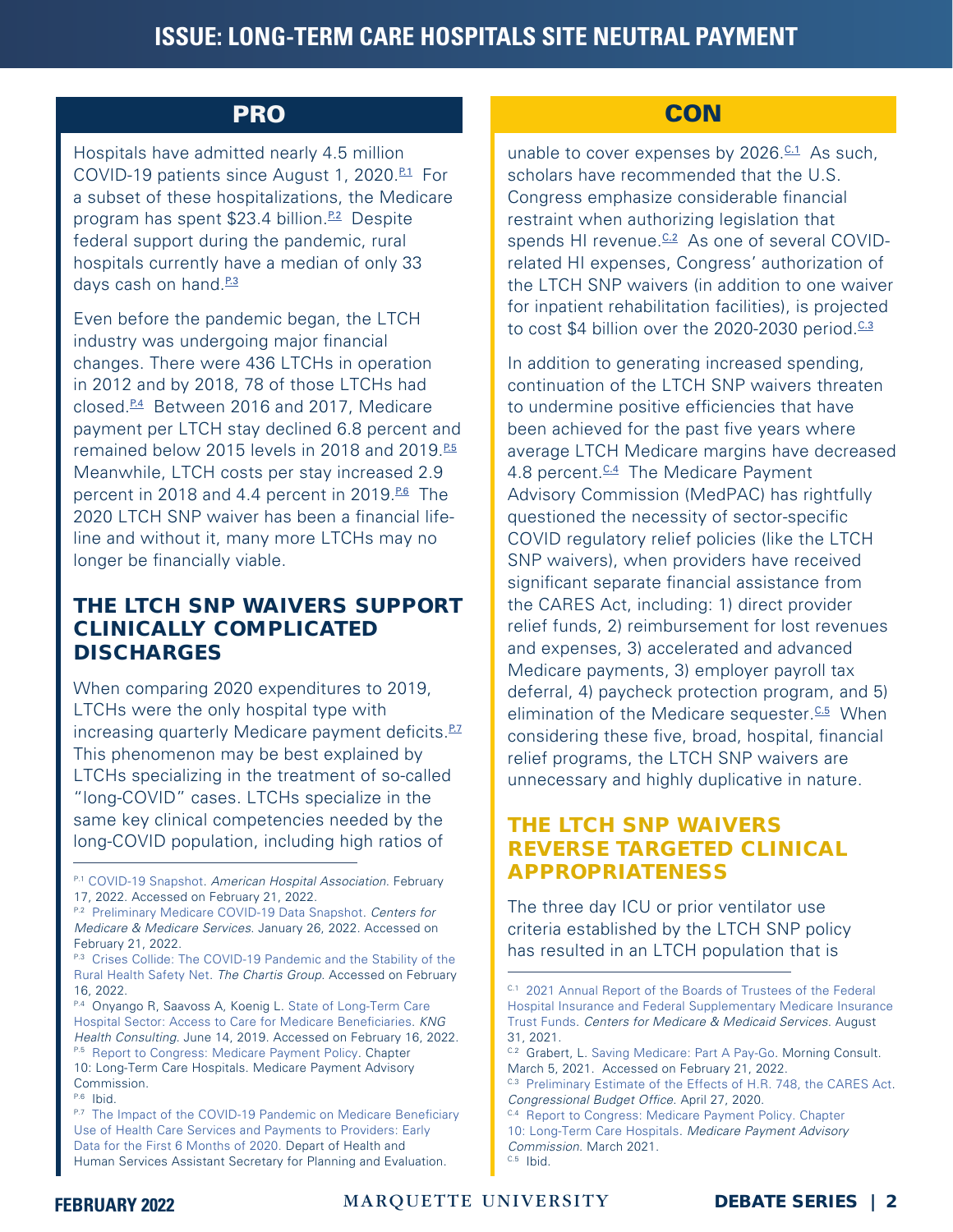respiratory therapists and pulmonologists.<sup>[P.8](#page-2-0)</sup> On behalf of long-COVID patients, LTCHs perform services that include mechanical ventilation, noninvasive ventilator assistance, high-flow oxygen therapy, and weaning. $P.9, P.10$  $P.9, P.10$  $P.9, P.10$  The cost of treating COVID-19 patients who require mechanical ventilation is five times higher than that of patients not requiring ventilation. $P.11$  The SNP waiver has been instrumental in helping LTCHs manage this cost differential. New research from the Brookings Institute suggests as many as 31 million working-age Americans may have long-COVID and the percentage is likely to increase after accounting for the Omicron surge.<sup>[P.12](#page-2-4)</sup>

### THE LTCH SNP WAIVERS EMPHASIZE CONGRESSIONAL INTENT

When Congress enacted the LTCH SNP policy in 2013, it realized the disruptive effects the policy could have on the LTCH sector – thus it chose to implement the new payment policy in a slow, incremental fashion. Congress allowed for nearly a two-year transition period before any payment reductions began on October 1, 2015.<sup>[P.13](#page-2-5)</sup> Once the reduced payment began, Congress afforded an additional two-year transition period that utilized a blended rate consisting of the old payment and the new payment.<sup>[P.14](#page-2-6)</sup>

Still unsure if the LTCH industry was ready for full SNP, in 2018, Congress further extended the

<span id="page-2-0"></span>P.8 Votto J. Persistent Symptoms in Long-Haul COVID Patients [Emphasize Need for Specialty Hospital Care](https://georgetown.app.box.com/s/bp1gstfja0jntrdfld9a31hn3mme0ci2). *Georgetown University*. September 2021. Accessed on February 17, 2022. P.9 Ibid.

<span id="page-2-2"></span><span id="page-2-1"></span>P.10 Grigonis AM, Kusum MS, Benka-Coker WO, Dawson AM, Hammerman SI. Long-Term Acute Care Hospitals Extend ICU Capacity for COVID-19 Response and Recovery. *Chest*. 2021. 159(5): 1894-1901.

### PRO And the contract of the contract of the contract of the contract of the contract of the contract of the con

both more concentrated, and that has a higher average patient acuity than was present before 2013. In 2019, the top 20 LTCH Diagnosis-Related Groups (DRG) made up 76.4 percent of discharges, whereas the top 25 LTCH DRGs made up 64.1 percent of the discharges before the LTCH SNP policy.<sup>[C.6](#page-2-7), [C.7](#page-2-8)</sup> Further, MedPAC is concerned that the some LTCHs could be using the LTCH SNP waivers as a crutch, allowing them to achieve higher margins than those LTCHs with a higher share of criteria-compliant discharges—the exact opposite intent of the SNP policy. $C.8$  Further, those LTCHs who have already fully transitioned to the SNP criteria are likely to see total margins increase during the PHE for lower cost site-neutral cases. $C.9$ 

### THE LTCH SNP WAIVERS SHOULD END WHEN THE PHE ENDS

Experienced researchers who have examined the full Medicare post-acute care space, including LTCHs, rehabilitation hospitals, nursing homes, and home health agencies have concluded that none of the COVID waivers should continue beyond the PHE.<sup>[C.10](#page-2-11)</sup> Given the recently reported Medicare margins across the full post-acute care space, there does not appear to be a compelling reason to continue any of the PAC waivers, including the LTCH SNP waivers, beyond the timeframe of the PHE. If the PHE is ended, the LTCH SNP waivers should also end.

On February 10, 2022, 70 members of the U.S. House of Representatives sent a letter to President Biden urging him to end the PHE.<sup>[C.11](#page-2-12)</sup> There is compelling evidence supporting the need to end the PHE. A recent systematic

September 28, 2020. HP-2020-01.

<span id="page-2-6"></span><span id="page-2-5"></span><span id="page-2-4"></span><span id="page-2-3"></span>P.11 [Mechanical Ventilation Adds 5x the Cost to COVID-19 Care](https://www.premierinc.com/newsroom/blog/mechanical-ventilation-adds-5x-the-cost-to-covid-19-care). *Premier*. November 19, 2020. Accessed on February 21, 2022. P.12 [Is Long COVID Worsening the Labor Shortage?](https://www.brookings.edu/research/is-long-covid-worsening-the-labor-shortage/) *Brookings Institute*. January 11, 2022. Accessed on February 21, 2022. P.13 Grabert L. A Look into the Past to Help Navigate the Future: [The History of Medicare's Long-Term Care Hospital Payment](https://georgetown.app.box.com/s/thygo8nug7u2pk9q9qocyewryxjfutly)  [System.](https://georgetown.app.box.com/s/thygo8nug7u2pk9q9qocyewryxjfutly) *Georgetown University*. Accessed on February 16, 2022. P.14 Bipartisan Budget Agreement of 2013. *P.L. 113-67*. Section 1206. December 26, 2013.

<span id="page-2-7"></span>C.6 Ibid.

<span id="page-2-8"></span>c.7 Report to Congress: Medicare Payment Policy. Chapter [11: Long-Term Care Hospitals.](https://www.medpac.gov/wp-content/uploads/import_data/scrape_files/docs/default-source/reports/chapter-11-long-term-care-hospital-services-march-2015-report-.pdf) *Medicare Payment Advisory Commission*. March 2015.

<span id="page-2-9"></span>C.8 [Report to Congress: Medicare Payment Policy. Chapter](https://www.medpac.gov/wp-content/uploads/2021/10/mar21_medpac_report_ch10_sec.pdf)  [10: Long-Term Care Hospitals.](https://www.medpac.gov/wp-content/uploads/2021/10/mar21_medpac_report_ch10_sec.pdf) *Medicare Payment Advisory Commission*. March 2021.

<span id="page-2-10"></span>C.9 Ibid.

<span id="page-2-12"></span><span id="page-2-11"></span>C.10 Grabert L, Makam A, Grabowski D. [COVID-19 Waivers of](https://www.healthaffairs.org/do/10.1377/forefront.20211202.867311/)  [Medicare Post-Acute Care Rules Increased Capacity But Should](https://www.healthaffairs.org/do/10.1377/forefront.20211202.867311/)  Not Become Permanent. *Health Affairs*. December 6, 2021.<br><sup>C.11</sup> Rodgers CM. [Letter to President Biden and Secretary Becerra](https://republicans-energycommerce.house.gov/wp-content/uploads/2022/02/2022.02.07-PHE-Letter.pdf). February 10, 2022.